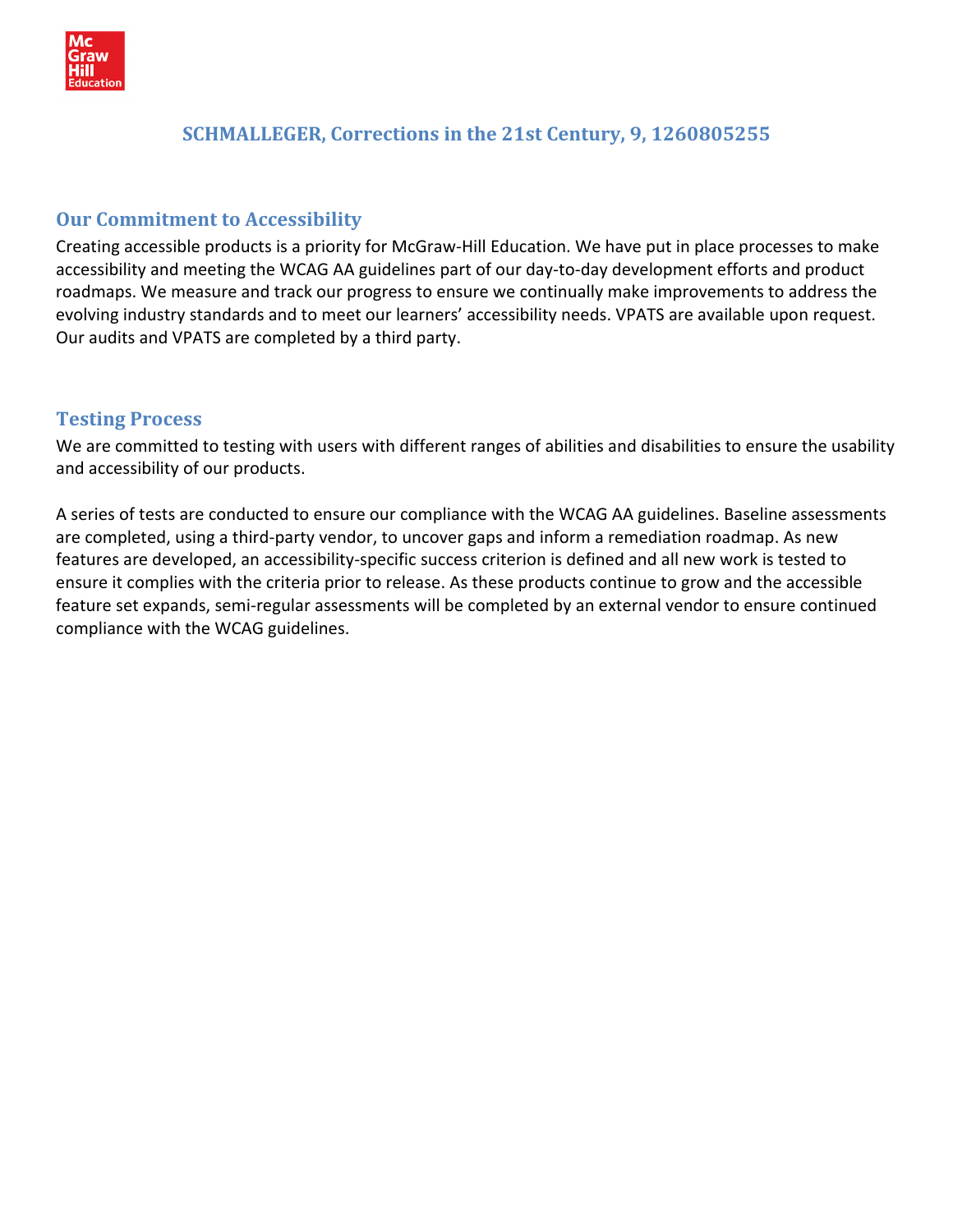

# **Connect Platform**

This report reflects the accessibility level of the content available within our Connect platform as it relates to specific *title.* 

## **Content**

Alternative Text Files: We provide electronic files for use by students with disabilities. In order to send a file, we require a written request from the disability services center of your school. Requests can be submitted via Access Text Network at [www.accesstext.org](http://www.accesstext.org/) or submitted directly to McGraw-Hill Education. To submit to McGraw-Hill, please email us at mhe-[permissions@mheducation.com](mailto:mhe-permissions@mheducation.com) or fax the request to 646-766-2019.

Many of our titles have alt descriptions of images available in a separate document provided to the DSS office. To request this file, please contact us at [accessibility@mheducation.com](mailto:accessibility@mheducation.com).

McGraw‐Hill Education is actively working on developing more accessible assessment experiences. While some of our interactive assessment questions are not yet accessible to users of assistive technology, we continue to make improvements with each platform release.

| <b>Content Feature</b>                                                                                                | <b>Definitions</b>                                                                                                                  | <b>Status &amp; Alternatives</b>                                                                                                                                                                                                                                                                                                                                                                                                                                                                                   |
|-----------------------------------------------------------------------------------------------------------------------|-------------------------------------------------------------------------------------------------------------------------------------|--------------------------------------------------------------------------------------------------------------------------------------------------------------------------------------------------------------------------------------------------------------------------------------------------------------------------------------------------------------------------------------------------------------------------------------------------------------------------------------------------------------------|
| eBook is operable without a<br>mouse (keyboard navigable)<br>and can be accessed using<br>alternative output devices. | Can the user navigate<br>through the eBook and<br>any link embedded<br>using keyboard<br>navigation and/or<br>assistive technology? | SmartBook 2.0, an update to our Smartbook product, provides a<br>more accessible student experience by including improved color<br>contrast, descriptions for images, increased keyboard<br>navigation, and enhanced screen reader support. Work is<br>ongoing to improve the user experience for all users. A VPAT is<br>available upon request.                                                                                                                                                                  |
|                                                                                                                       |                                                                                                                                     | Offered alongside SmartBook as a reading option for many of<br>our recent titles, our new eBook was built with accessibility in<br>mind. Vision-impaired users were recruited for testing sessions<br>for both laptop and mobile-app versions. A recent technical<br>audit shows that the majority of the reading experience is<br>accessible, but there are still limitations with highlighting and<br>with some multimedia content interactions. Continued<br>development is underway to increase accessibility. |
| eBook images have alternative<br>descriptions/alternative text                                                        | Are the alt descriptions<br>embedded in the<br>eBook? Can a screen<br>reader access the<br>images?                                  | Alt descriptions are embedded within the eBook. Students<br>using assistive technology may find it difficult to navigate to<br>some of the content, due to the constraints of the technologies<br>available. A file containing the alt descriptions can be supplied<br>upon request. To request, please contact us at<br>accessibility@mheducation.com                                                                                                                                                             |
| Videos are closed captioned<br>and/or transcripts are available                                                       | Are videos and the<br>transcripts able to be<br>delivered outside of                                                                | Videos offer closed captioning and transcripts are available. To<br>request transcripts, please contact us at the information listed<br>above.                                                                                                                                                                                                                                                                                                                                                                     |